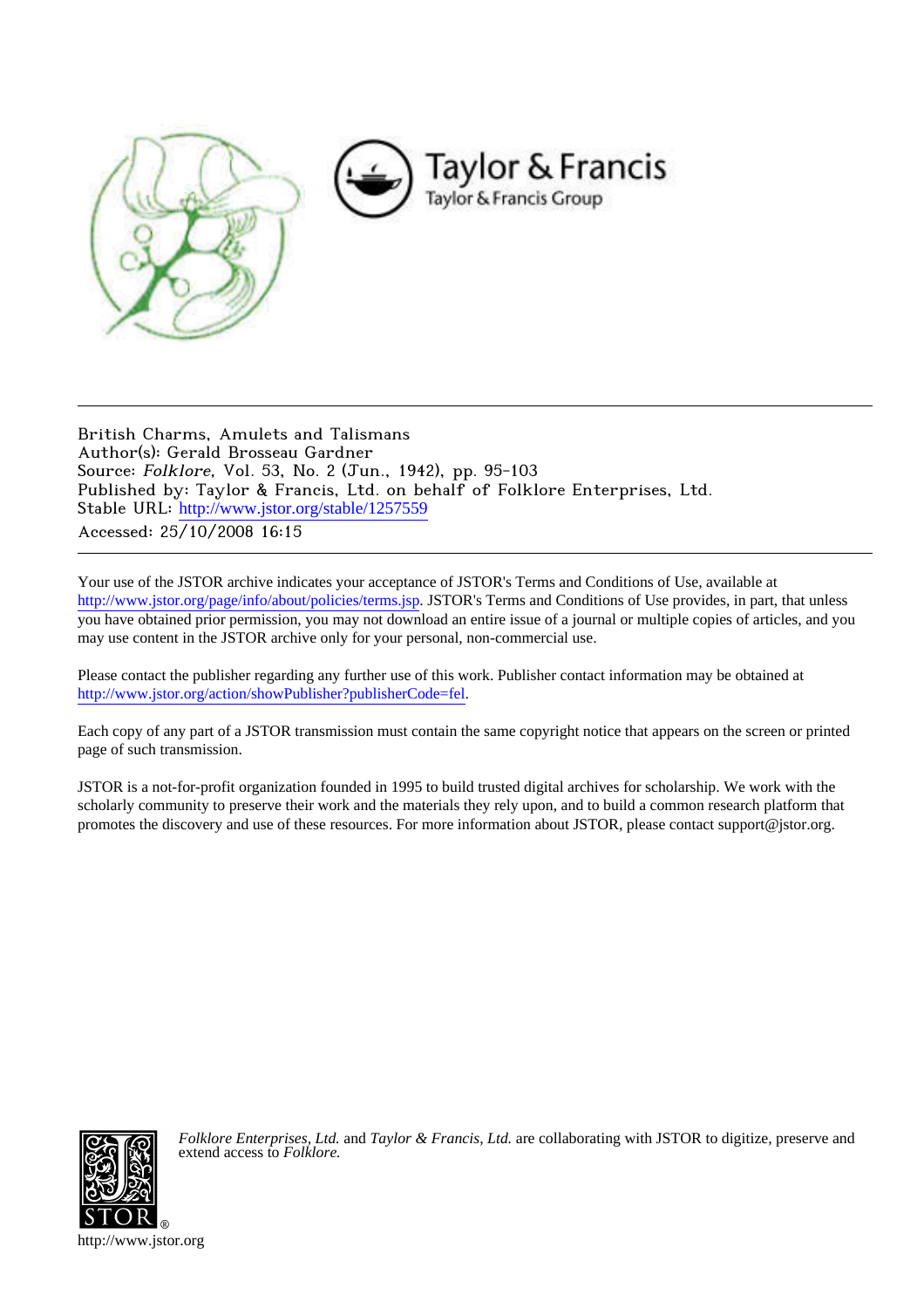### **BRITISH CHARMS, AMULETS AND TALISMANS**

#### **BY GERALD BROSSEAU GARDNER**

**IN the East, Charms, Amulets and Talismans are everyday things used by all. As a rule one does not speak of them to Europeans, who are too stupid to understand, one simply wears them in defiance of all progressive thought. After a life spent in the East, I think I may claim to some comprehension of the ideas which cause such protective means to be believed in and used by nearly all nations.** 

**I have frequently been asked the question " How do you define them and what is the difference between them? "** 

**To reduce them briefly to English terms I define as follows. They are objects specially made or assumed naturally to possess certain powers to avert danger, to protect against disease, to guard against material influences and their accompanying dangers, supernatural influences for evil such as witchcraft and generally to bring luck to their owner. For instance you can get talismans for protection against lead or steel, though I have never heard of one which could avert the visit of a Tax-collector, or undesirable relations. Charms are freely sold in India and China to guarantee success in examinations, to obtain a good job. Though I have not seen their counterparts in Europe, it does not follow they do not exist; my wife tells me that at school, before exams. they always used to bend pins and give them to each other wishing they would get through.** 

**Charms are of two sorts, firstly, objects credited with the powers of which we have spoken already and secondly, a ceremony of some rite or spell. This latter aspect we are not dealing with here. Amulets may be defined as charms small enough to be carried on the person. A third class may be mentioned in those ornaments sold by jewellers, which, strictly speaking, are not charms at all, though they may become so for various reasons.** 

**Objects usually become charms because they are odd or rare, or because they resemble or are connected with some substance which has power. The stone with a hole in it is a good example of the odd or rare. A hole is not natural to a stone in general and it is noteworthy that in districts containing holed-stones such are not taken for charms because they are too common. A once familiar example of this kind of charm was the holed-stone attached to the stable-door key, to protect the horses from molestation and bewitchment by pixies and witches. Holes appear to**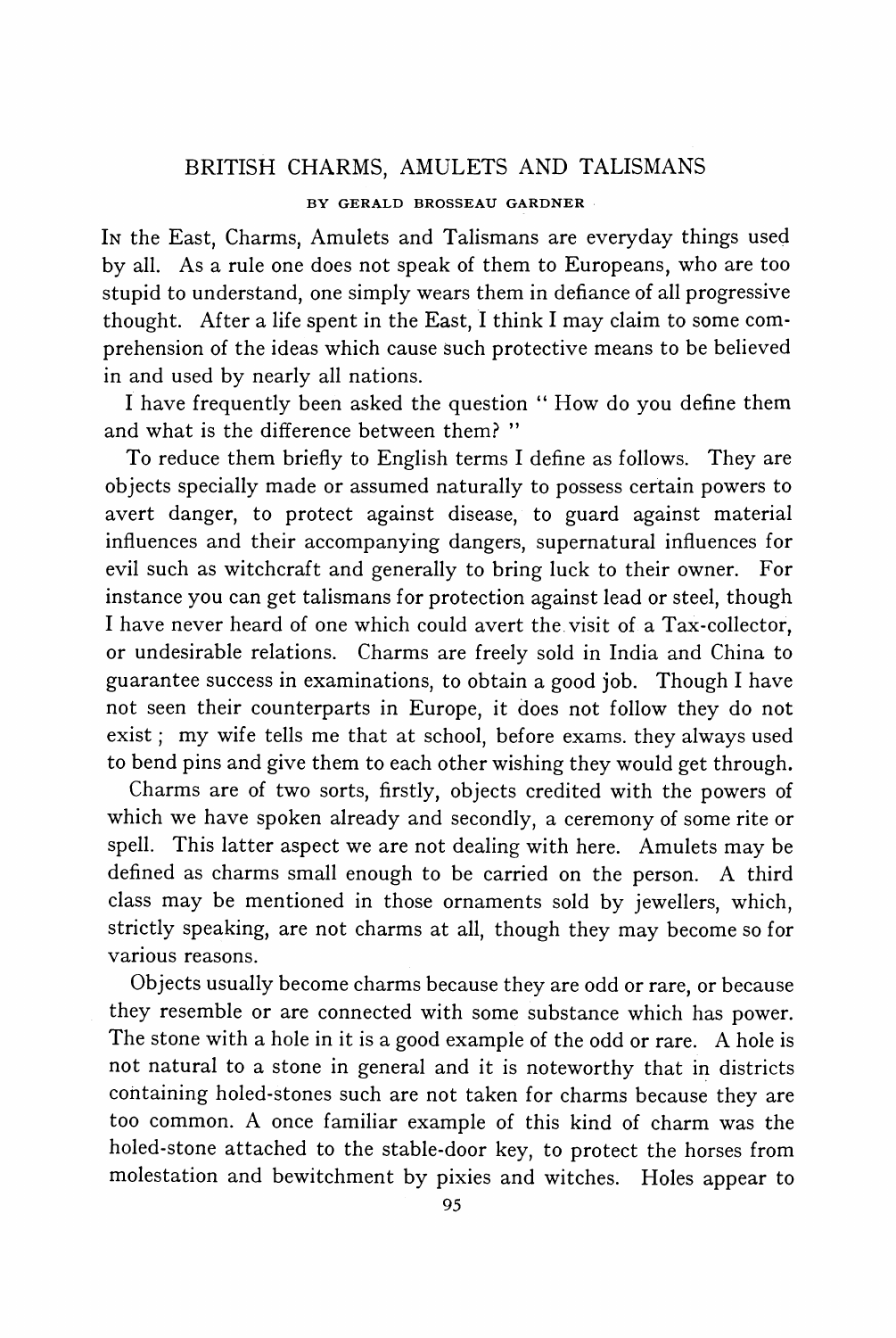**have some special virtue of their own, for in this instance cotton-reels have been known tied to the key for lack of the necessary stone. A coin with a hole in it was lucky. In the Men-an-tol stone near Penzance you have an example of the curative stone, through the hole of which people would crawl to rid them of disease.** 

**While touting for fire-watchers the other day I was pleased to find a horse-shoe and two holed-stones hung up over the door of a house I visited. I asked, "Are these for luck? " and was told, "I suppose so, they were there when we came, we've only been here a month; but we've got two holed-stones inside that we picked up ourselves for luck! "** 

**A horse-shoe is a good example of the charm which resembles or is connected with a substance which has power. Some writers assert that its luck is due to its resemblance to the new moon, others that it represents the horns of power, though personally I fancy it is because it is connected with the horse. The old British Corn-Goddess, Cerdwen, was represented as a horse or mare. The theory is held by many authorities that the horses cut in the white chalk of our hill-sides were made in her honour. The Hooden-horse used to be taken out in procession in many country districts and in remote places may still be, though church and town-councils have done their best to suppress it. Nelson always had a horse-shoe nailed to the mast of his ship. The English tabu on eating horse-flesh is probably connected with it. Also, being cold iron may help, the strange iron, that the stone using Old People were afraid of.** 

**For charms to be at their best they should come to their owner either by finding or as a gift with a good thought behind it. My wife's bent pins for instance! I confess I cannot understand why some things should be regarded as charms . . . the heart, for instance. Yet it was a powerful charm in ancient England though now it is used simply as a pattern, or at best a love charm, but in Scotland it was powerful to keep away**  witches. I have in mind the famous Luckenbooth broaches. **Queen of Scots, always wore one.** 

**If I described the crosses that some people wear as charms I should probably become unpopular, but if crosses are worn without any religious sentiment, purely for luck or to avert bombs . .. well, what else are they? I have one, which appears to be a cross but is more like the Hammer of Thor, which our heathen ancestors wore to obtain luck and power from the Thunder-God.** 

**In the Horniman and Imperial Museums are exhibited many charms that were carried by soldiers and sailors throughout the last war. These include holed-stones, hearts, bits of amber, various tropical seeds, four-**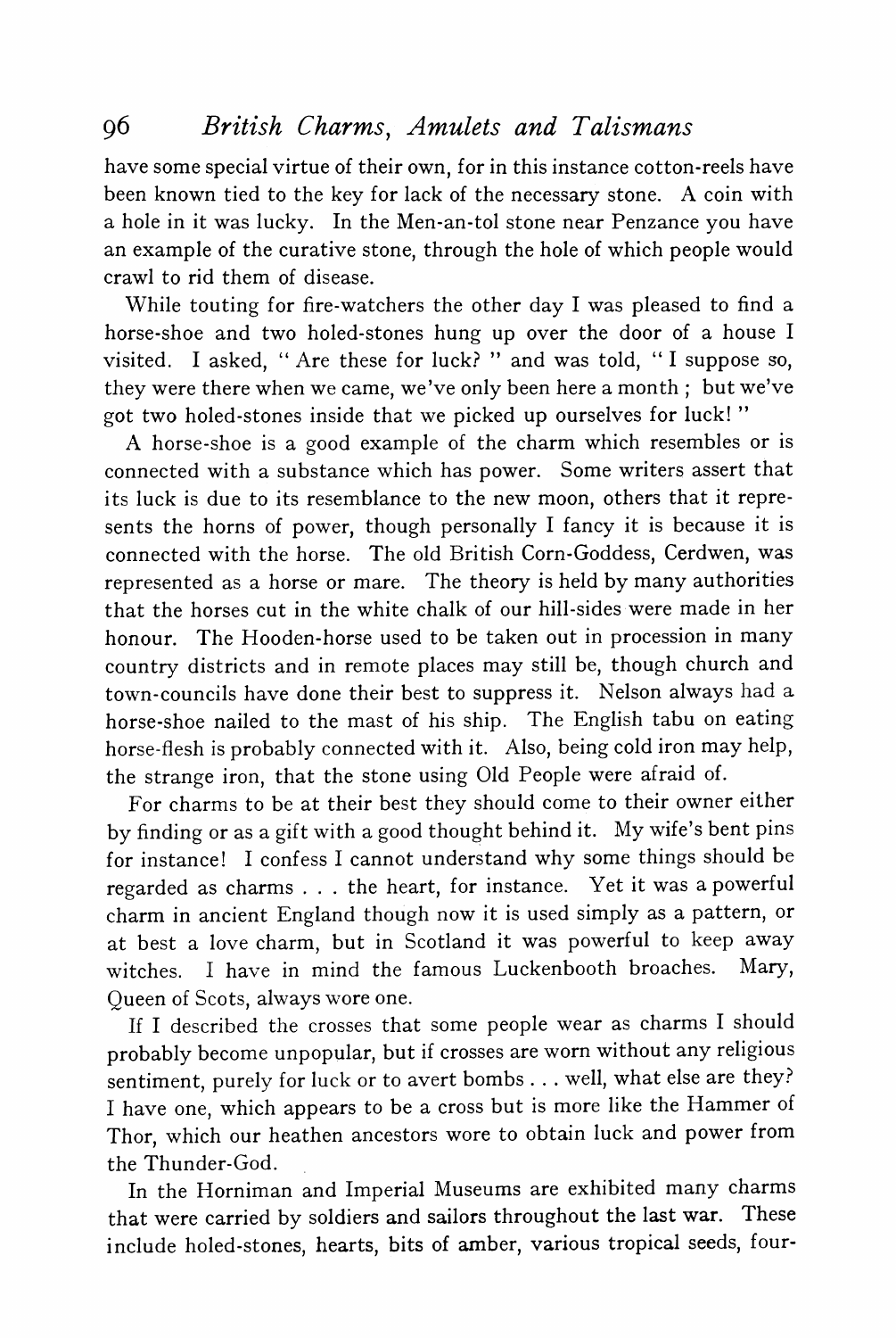**leaved clover, merry-thoughts, the hyoid bone of a sheep (hammer shaped . . . Thor's Hammer?), Mandrake root and ladies' garters.** 

**These charms include the odd and the rare, the substance in the shape of or connected with power. Four-leaf clover is both rare and shaped like a cross, the garters represent the love-gift. It would be interesting to know whether our men in this war carry such protective charms. From the quantities of lucky rabbits' feet sold in Woolworth's it might be deduced that they do. The rabbit is swift and dodges danger, so by sympathetic magic those who carry his foot can hope for the same proficiency . . . in the dodging of bombs and bullets.** 

**All these genuine specimens represent the same scarcely realised idea, that the charm which is received by apparent chance contains the most virtue. Behind it lies the unsuspected theory that some powerful supernatural force prompts the sending of the charm. It may be found, given, or it may be stolen. In the latter case, as in the Luck of Edenhall, it is so placed by the power that it is easily stolen. Or again it may be bestowed as a gift because the receiver has attracted it to himself. To buy it in a shop in the ordinary way would impair it's efficacy but it's attraction for the buyer, if found in some little-out-of-the-way shop, for instance, would, in the first place, be tantamount to finding it, especially if it was bought very cheaply. Horse-shoes that are found by their owner have ten times the power of those acquired in other ways, while one that is bought is useless as a charm.** 

**This rule does not apply to talismans. The maker may be paid for the material used, but the talismans are generally especially made for their owner and will work properly only for him. If found, or stolen, it is true they may work, though in a chancey way, for they have a life of their own and if they do not like the new owner, then woe betide him. The witch-balls one sees so much to-day as ornaments are hung up to avert the Evil-Eye, or over-looking as it is called in many districts. The superstition behind it asserts that the Evil-eye blasts the object it first falls upon. Any object that attracted the eye would extract the evil, preserving the house and its inmates. Eye-Agates and stones like eyes, I believe were used for the same purpose. The marking in the stone resembled an eye and attracted the eye and warded off evil from the wearer.** 

**Probably many of the small jeweller's charms originated in this way. They were striking and attracted attention, also many of them resembled powerful things. For instance, the Lucky Pig is in my opinion, the modern version of Fray's Boar. It was a Saxon belief that the device of a boar on helmet or shield averted sword-cuts. The tiny boot thrown at**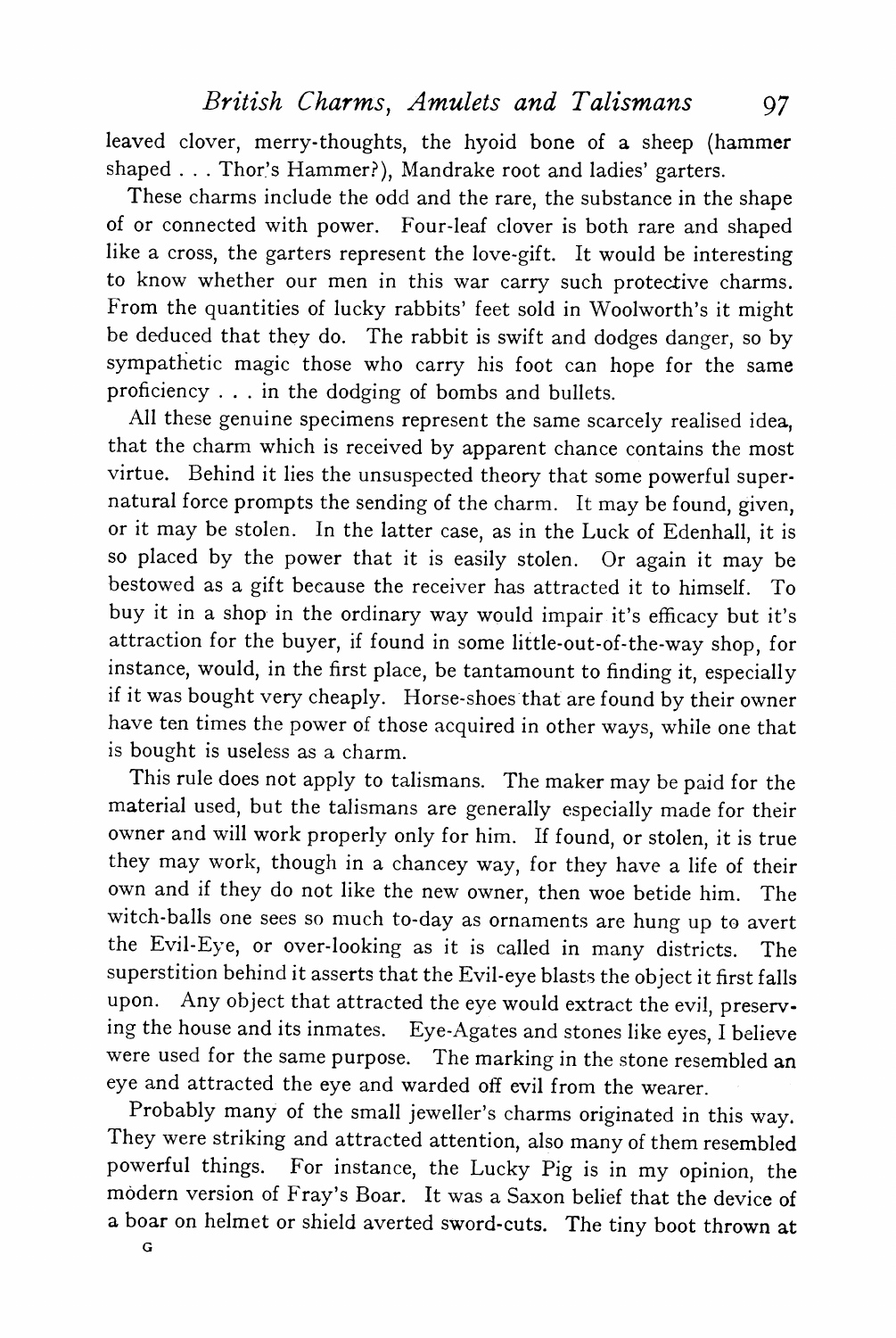**weddings may also have the same origin. The belief in precious stones as charms is very old. I think it is because gems were rare or hard to come-by for every-day folk. The notion of their protective capacity is fostered by jewellers, who keep little lists showing which stone should be worn according to birth-date. Scarabs also are worn as luck-bringers, though not to any great extent.** 

**Occasionally flint arrow-heads, mounted in silver and gold are used as charms. Usually these are presumed to be thunder-stones, which protect the wearer against being struck by lightning, because in Scandinavia and Saxon England, stone axe-heads and other queerly shaped weapons were supposed to be thunder-bolts and so capable of inflicting great damage. When I was a child I was told not to be afraid of lightning unless a thunder-bolt fell with it since lightning by itself was harmless. Connected with this theory can be found the superstition that the spot stricken by a bolt was immune from further attack, as lightning was said never to attack or strike in the same place twice. Therefore people collected these flints and used them as lightning-conductors or as protective charms, assuming that the bolt which once has struck could never strike again and could avert danger. Usually, however, the strength of their charm lay in their being kept isolated and undisturbed, so they were hidden in the roof, on tops of beds and cupboards. They were probably connected with the Thunder-god, I suppose, the arrow-heads being his small-arms.** 

**How far this practice went in England it is difficult to say, though that they were regarded as charms is certain. Old writers call them Serpent's tongues (Clossopetra) affirming they were worn as amulets against elfshot. Other writers declare that when mounted in silver they were used to detect poison. I can quite understand that those who assumed them to be adder's tongues would use them to detect poison by sympathetic magic and by a similar process of reasoning they could be used against elf-shot by those in favour of the elf-shot theory, but I should welcome information how they could be efficacious in all these instances. I have a specimen which was thought to be a Thunder-stone by the seller. I believe modern babies no longer have corals, but formerly they were much in use as christening gifts, though the Bishop of Hamburg in I706 forbade their use because of the superstition in connection with the practice. Amber necklaces are still sold all over the country not only as ornaments but as cures for croup, whooping-cough and asthma. In the past, early Church Fathers fulminated against women who wore amber or frequented the engravers of talismans.**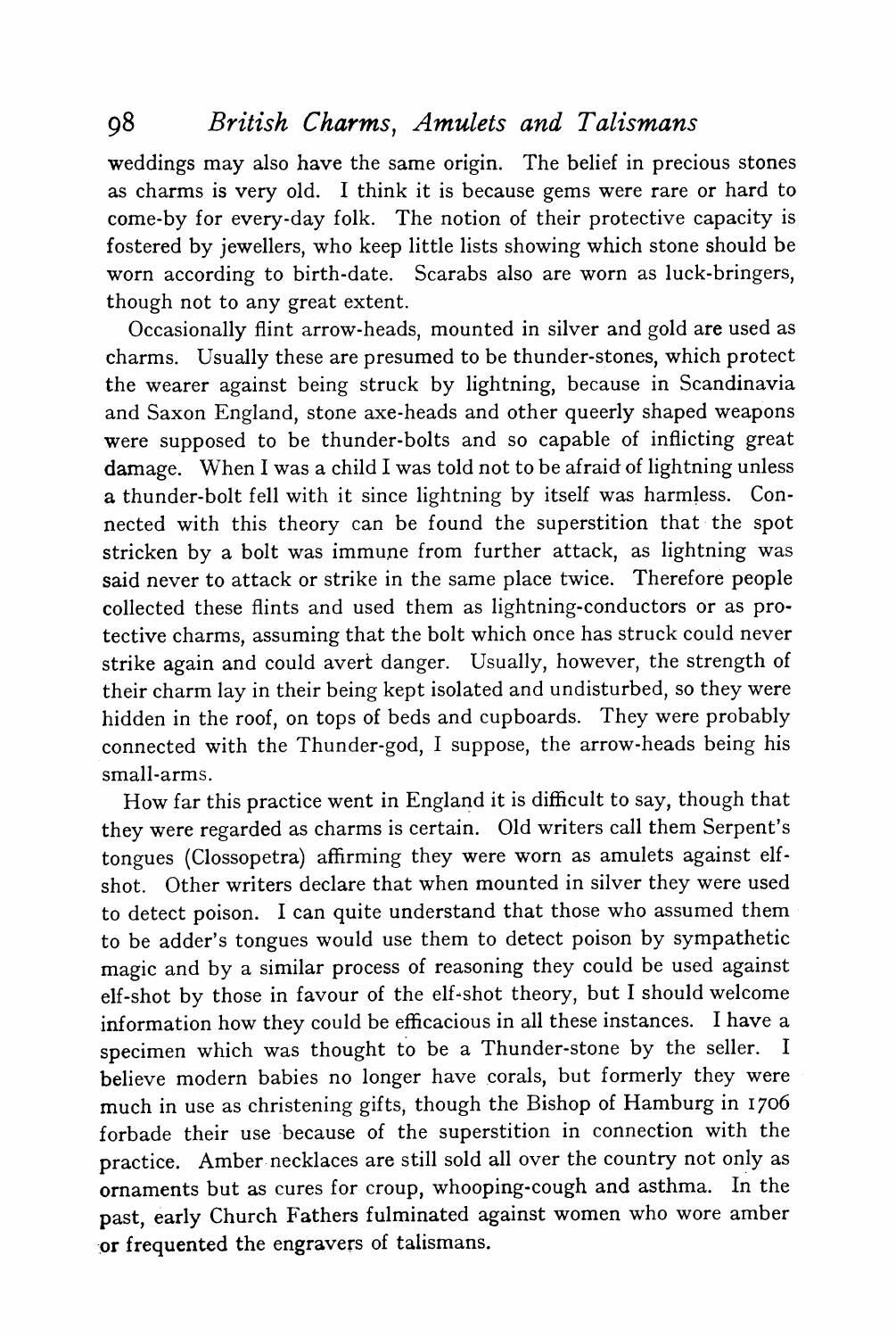**Talismans may be defined as superior kinds of charm, which, instead of attaining to power by resemblance to something powerful, or by attraction to possessorby mere chance, have a mysterious in-dwelling power of their own. Seers may have recognised the presence of this power as a natural element, as in the Coronation Stone, the London Stone or the Luck of Edenhall, but as a rule they are charms especially made for the purpose. They are made for the individual possessor in accordance with the birth-date and deliberately charged with power by rites and ceremonies. Thus the maker must have sufficient working knowledge of astrology to make the calculations, enough craftsmanship to make the talisman itself and knowledge to perform the consecration ceremonies with the will-power to focus and force them to remain in the talisman. If these powers are possessed it seems easy enough to make one if any one wants to try. If the consecration ceremonies have been successfully performed the talisman will glow and if it does not, then the whole performance must be gone through again.** 

**Talismans are usually made for some special purpose, for instance, one designed for protection from disease will be useless to avert gun-shot wounds, one proof against lead and steel would not prevent drowning. While they are all more or less luck-bringers I have not come across generalpurpose talismans, because in both East and West they are considered difficult to make and are not so successful because their effect is diffuse and not directional, but I should welcome information on this subject.** 

**It should be stated that if the purpose of the talisman is known it is possible to circumvent it, as in the case of Claverhouse (Bonnie Dundee). He was so charmed against lead and steel that bullets have been seen jumping off his body and ammunition was saved by not firing at him, until a soldier better informed than the rest, charged his musket with a**  A Malay Prince of my acquaintance in **much the same circumstances has such a charm. He paid a high price for it and in order to test efficacy before payment had a number procured and fastened them to chickens, emptying both barrels of a shot-gun at each in turn. One chicken was undamaged and for that talisman he willingly paid a good price. His faithful subjects now know that cartridges are too costly to be wasted on him.** 

**I have a talisman which I bought in Bournemouth. It was made for a Jupiter subject and is worked in silver on tin with the appropriate signs. Each planet has its special metal, Jupiter silver or tin, Saturn lead, Mercury tin or quick-silver, Venus copper, the Sun gold, Mars iron or steel and the Moon silver.**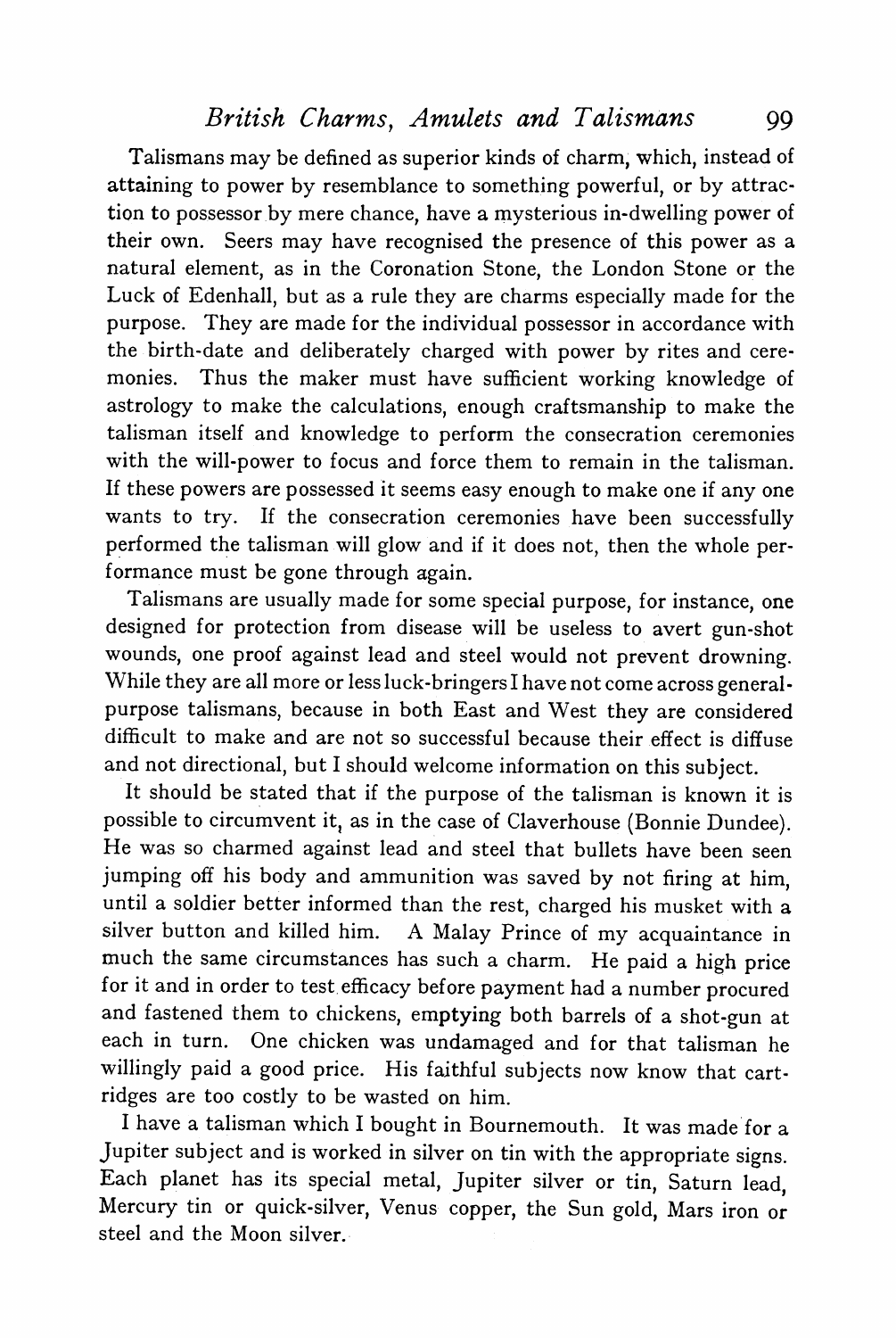## **100 British Charms, Amulets and Talismans**

**(Fig. No. I.) This talisman is inscribed with its appropriate sign, the Kabbalistic sign of Jupiter, together with its Spirit and Daemon, with a motto or spell round the edge. ON THEBAL GUT GUTINI. AGLA. The first part, or variants of it is often met with on ancient charms, but I have** 



**FIG. I. (Life Size)** 

**never discovered what it means and would welcome information. Agla is also well known, it is said to be the first letters of an invocation. On the reverse side is the magic square of Jupiter, and the number of the square.** 

**(Note). In Hebrew, each letter is also a number so as a sort of secret writing, much used in spells, the number of the word is given; the difficulty is. that many words add up to the same number and one must guess which is right or meant.** 

**In the case of Fig. No. I, each column of the square adds up to 34, D =4 and L = 30 which equals GAD, and also the Hebrew for tin, the total of all the columns adds up to 136, which equals JOPHIL, the Spirit of Jupiter.** 

**(Fig. No. 2.) This specimen is borrowed from a shop in Christchurch. It is also of silver and is for protection against war-like weapons. It is a pattern used in the Thirty Years War and now, apparently, is being used again. The motto is from verse 15 of the XXXVIIth Psalm, "Their**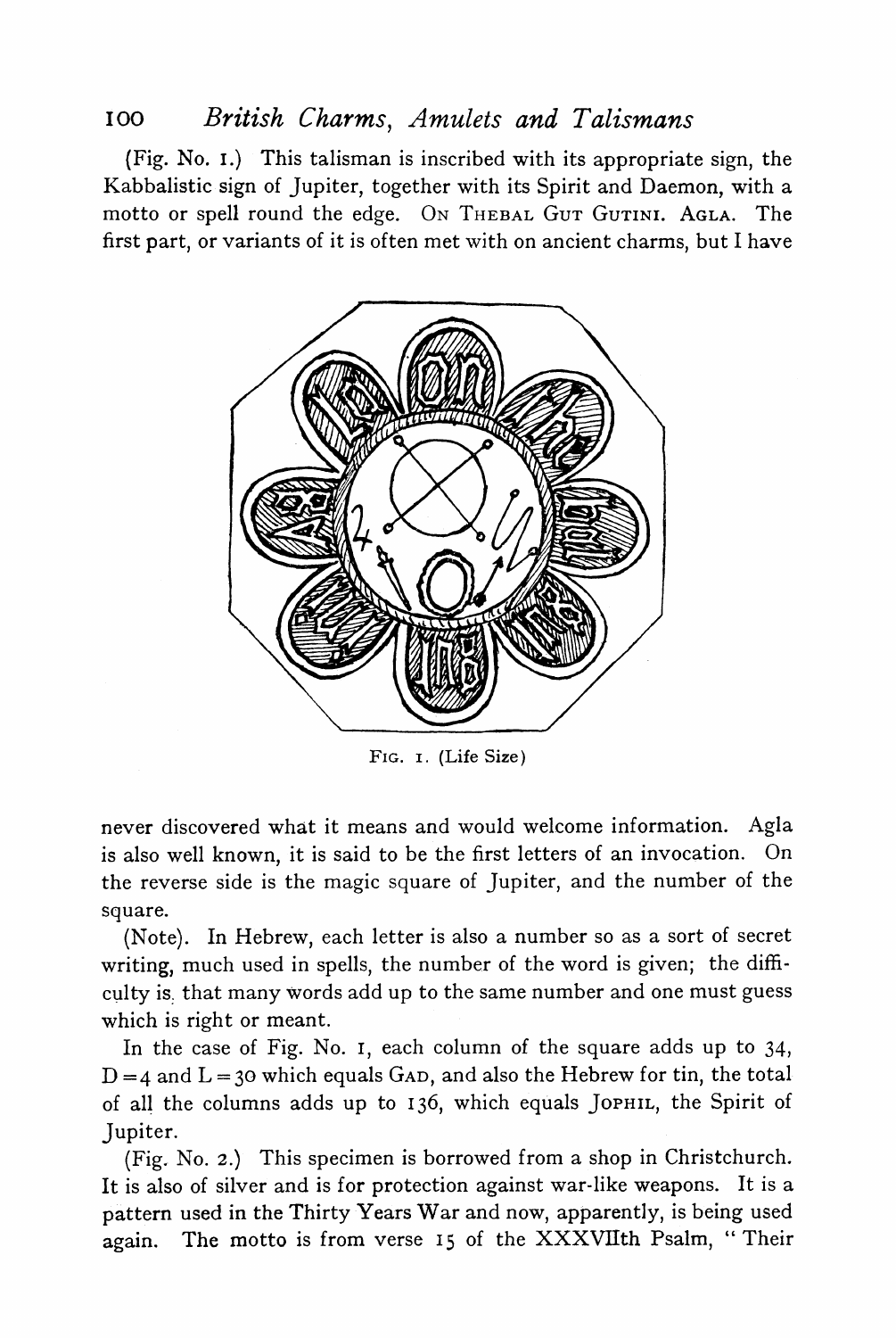**British Charms, Amulets and Talismans IOI** 

**weapons shall be turned against them and their bows shall be broken! " There is a general protective design in the centre and a blue stone, (I do not know what it is). The design is surrounded by a word of power, ACHJMBBR in the secret Hebrew Malachim Script. This script, old writers say, should not be given to the profane.** 



**(Fig. No. 3.) Here is another of tin and is for one born under Mercury and Gemini. It has various signs to link with the owner. Its reverse is the magic square of Mercury, which adds up to 260, and which may express KOKAB KESEF HAYYIM, said to be an expression used for quicksilver.** 



**FIG. 3 (Life Size)**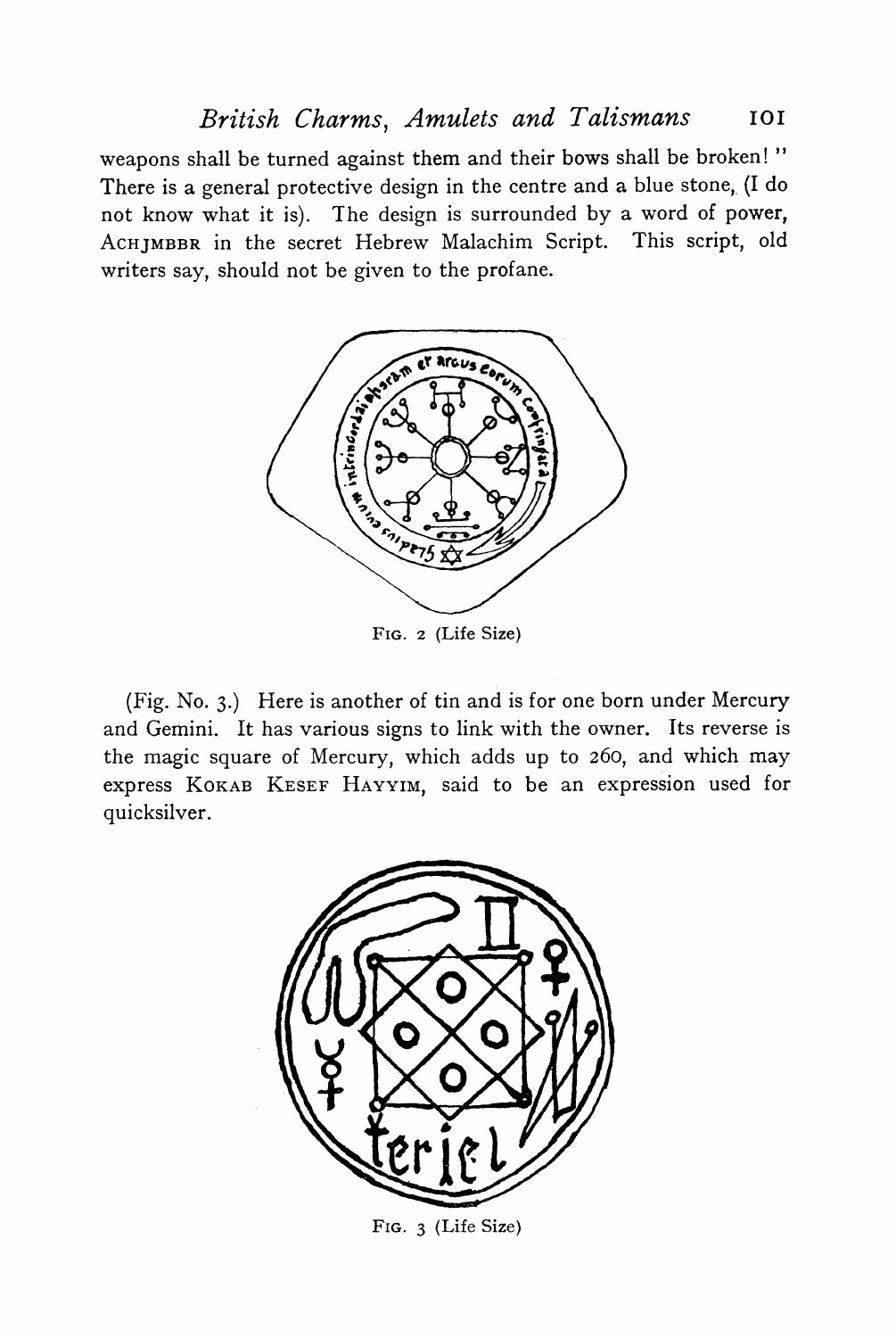# **<sup>102</sup>British Charms, Amulets and Talismans**

**(Fig. No. 4.) Another is of lead for one born under Saturn, with the appropriate words and signs, each line adds up to fifteen in the Hebrew**  figures Y<sub>H</sub>, and the total is forty-five, which expresses Y<sub>HVH</sub>.

**Another talisman for Jupiter and the Sun is of gold set with amethyst and is in the form of the Seal of Solomon. It bears no signs and is** 



**FIG. 4 (Life Size)** 

**more in the form of a charm. It was probably made to order by some small working jeweller who had not the requisite knowledge to put the proper signs on, but the workmanship is better than usual.** 

**Generally the maker of talismans has just enough knowledge to work metals and not the experience of any fine finishing, so the work is crude and obviously hand-made. Authorities say that a successful talisman is made only when the signs used are in the ascendant. One of the Sun should be made while the sun is rising till midday. If it is made while the Sun is declining it will be weak in power and a bringer of bad luck. The same theory applies to all other signs, such as the Moon, Jupiter, etc. The mind of the maker must be concentrated acutely on his work and its purpose... if for protection, he must concentrate on protection, and if he knows the future owner his task is easier, for his mind can dwell on protection for the subject concerned. When made the talisman must be properly consecrated to the purpose with the proper spells and prayers, using the properly constructed instruments. He must do what he can to establish a link with the owner and employ the utmost concentration of his will-power to force all the power he can into it. When it glows he of his will-power to force all the power he can into it. When it glows he**